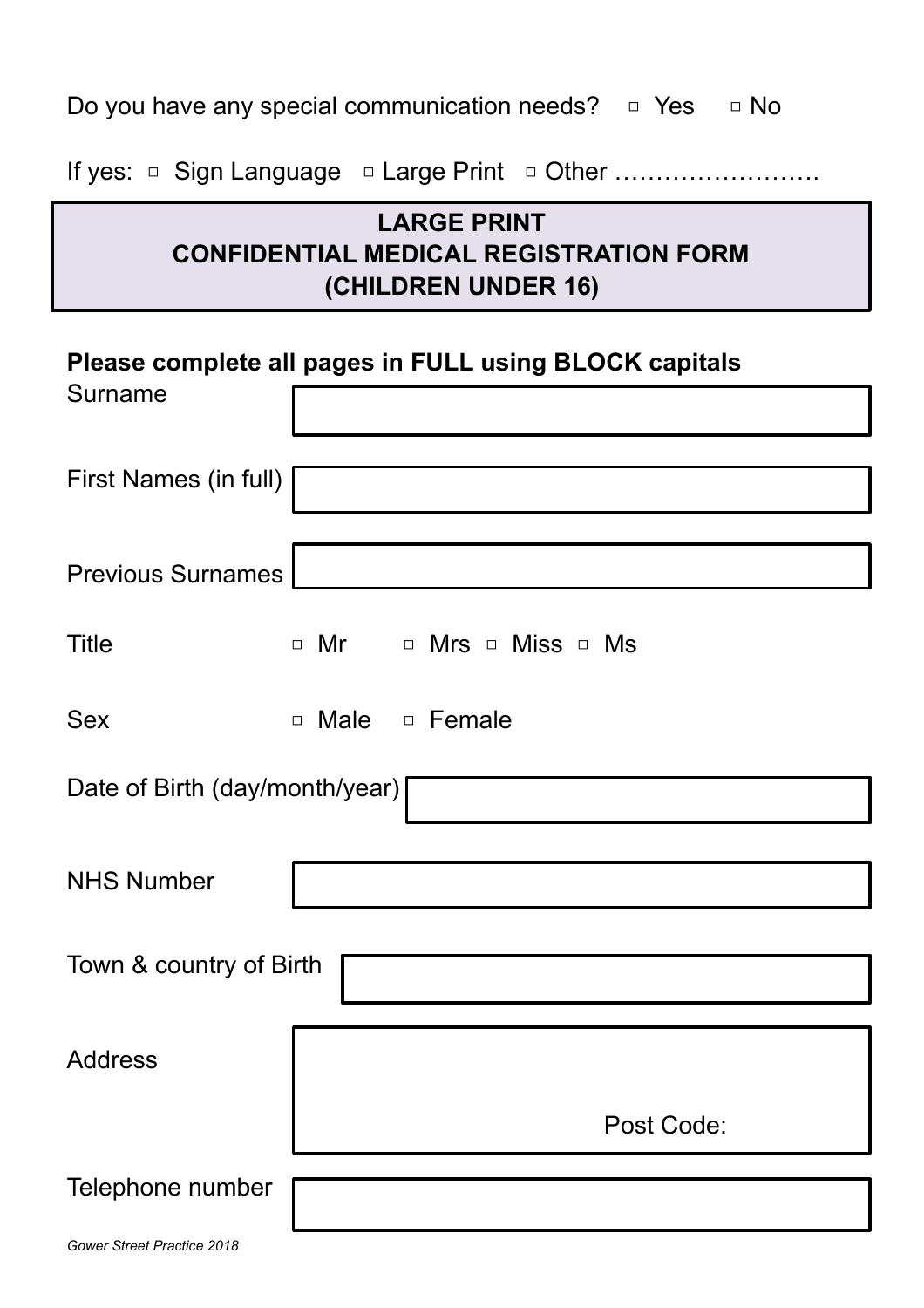| Mobile number:                                         |                                                                                               |  |  |  |
|--------------------------------------------------------|-----------------------------------------------------------------------------------------------|--|--|--|
| Email address:                                         |                                                                                               |  |  |  |
|                                                        | Please help us trace your previous medical records by providing<br>the following information: |  |  |  |
| Your previous<br>address in UK                         | Post Code:                                                                                    |  |  |  |
| Name of previous<br>Doctor while at that<br>address    |                                                                                               |  |  |  |
| Address of previous<br>Doctor                          | Post Code:                                                                                    |  |  |  |
| If you are from abroad:                                |                                                                                               |  |  |  |
| Your first UK<br>address where<br>Registered with a GP | Post Code:                                                                                    |  |  |  |
| If previously resident<br>in UK date of leaving        |                                                                                               |  |  |  |
| Date you first came<br>to UK                           |                                                                                               |  |  |  |

I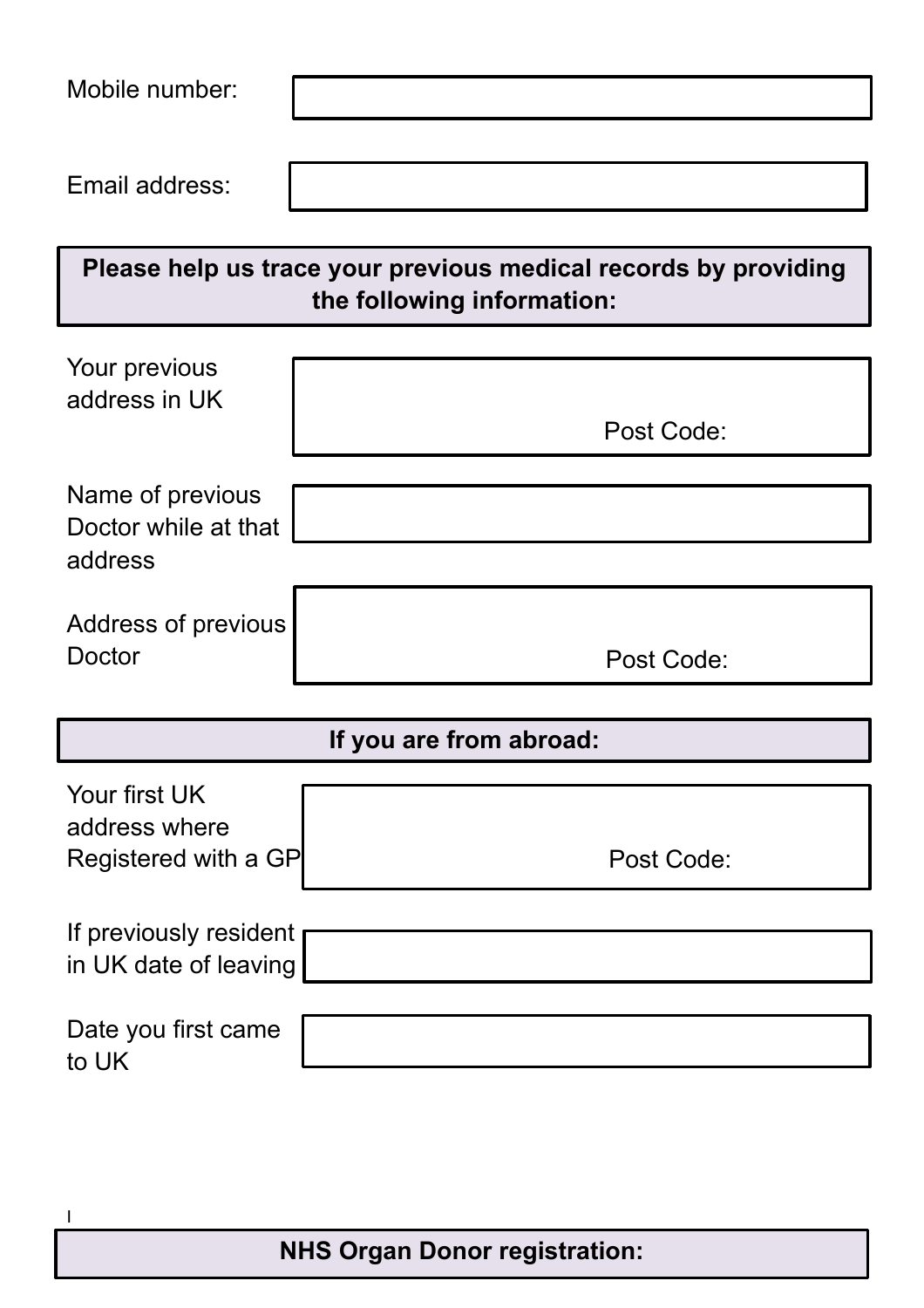I want to register my details on the NHS Organ Donor Register as someone whose organs/tissue may be used for transplantation after my death. Please tick the boxes that apply.

- □ Any of my organs and tissue or
- □ Kidneys □ Heart □ Liver □ Corneas
- □ Lungs □ Pancreas □ Any part of my body

Signature to confirm agreement to organ/tissue donation is at the bottom of this form.

For more *information please ask at reception for an information leaflet or visit the website [www.uktransplant.org.uk](http://www.uktransplant.org.uk) or call 0300 123 23 23* 

# **NHS Blood Donor registration:**

I would like to join the NHS Blood Donor Register as someone who may be contacted and would be prepared to donate blood. Tick here if you have given blood in the last 3 years  $\Box$ 

Signature to confirm consent to inclusion on the NHS Blood Donor Register at the bottom of this form.

*For more information, please ask for the leaflet on joining the NHS Blood Donor Register. My preferred address for donation is (only if different from above eg your place of work)* 

………………………………………………… Post code: ………………….

#### **Personal Medical History…..**

*Gower Street Practice 2018*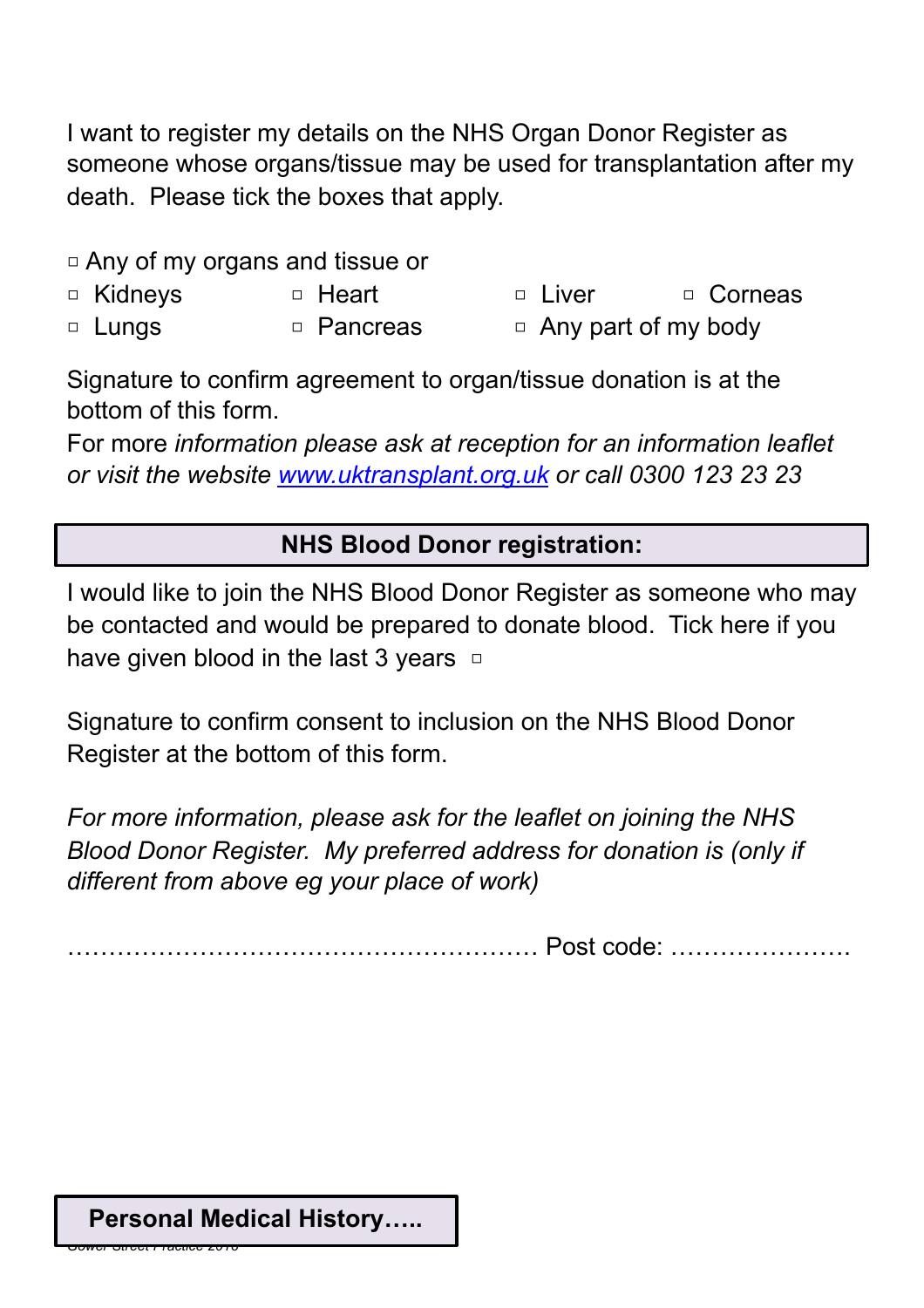| Type of Birth:<br>(eg normal, forceps,<br>Caesareanlf under 5) |  |
|----------------------------------------------------------------|--|
| Birth Weight:<br>(If under $5$ )                               |  |
| Feeding:<br>(Breast or bottlefed if under 5)                   |  |

Has your child ever suffered from any important medical illness, operation or admission to hospital? If so please enter details below:

| <b>Condition</b> | <b>Year diagnosed</b> | <b>Ongoing</b> |
|------------------|-----------------------|----------------|
|                  |                       | Yes/No         |
|                  |                       | Yes/No         |
|                  |                       | Yes/No         |

# **Family History…..**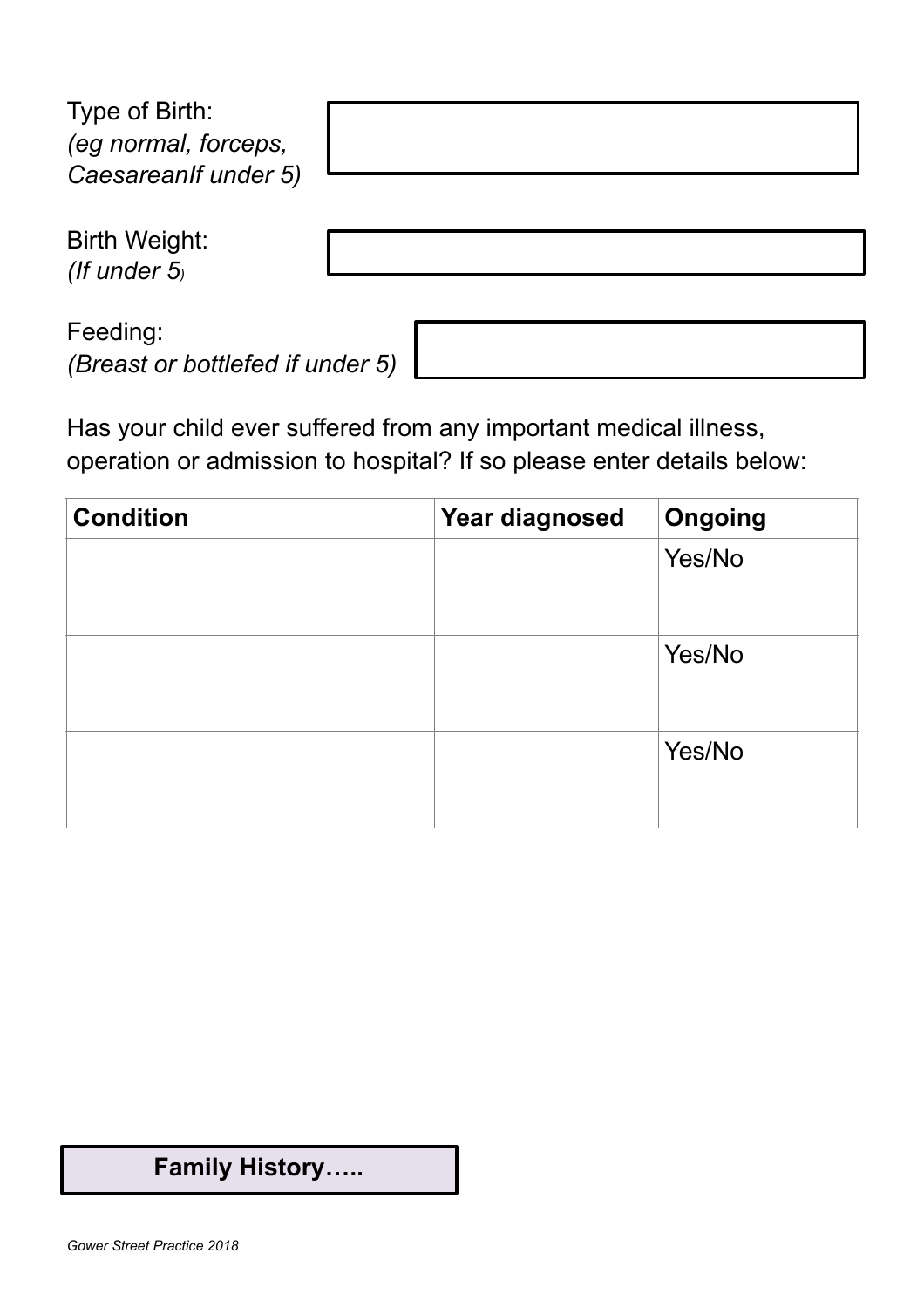Have any close relatives (*father, mother, sister, brother only*) ever suffered from: (please indicate who in the boxes)

| Heart<br>attack | Stroke   Diabetes   High | blood<br>pressure | Asthma   Glaucoma   Cancer |  |
|-----------------|--------------------------|-------------------|----------------------------|--|
|                 |                          |                   |                            |  |

### **Immunisations ……**

Please provide details of your childs immunisations with dates if possible (under 5's). If possible please give your Red Book to Reception to photocopy:

| <b>Immunsation</b> | <b>Date</b> | <b>Immunisation</b>     | <b>Date</b> |
|--------------------|-------------|-------------------------|-------------|
| <b>Tetanus</b>     |             | <b>Booster: Tetanus</b> |             |
| Whooping<br>Cough  |             | Booster:<br>Diphtheria  |             |
| Polio              |             | <b>Booster: Polio</b>   |             |
| <b>HiB</b>         |             | <b>Booster: MMR</b>     |             |
| <b>Measles</b>     |             | BCG (TB)                |             |
| <b>MMR</b>         |             | <b>Meningitis</b>       |             |

**List of current medication ……**

If you have a copy of your repeat medications, please pass to Reception to

| Name of medication | ∣ Dosage |
|--------------------|----------|
|                    |          |
|                    |          |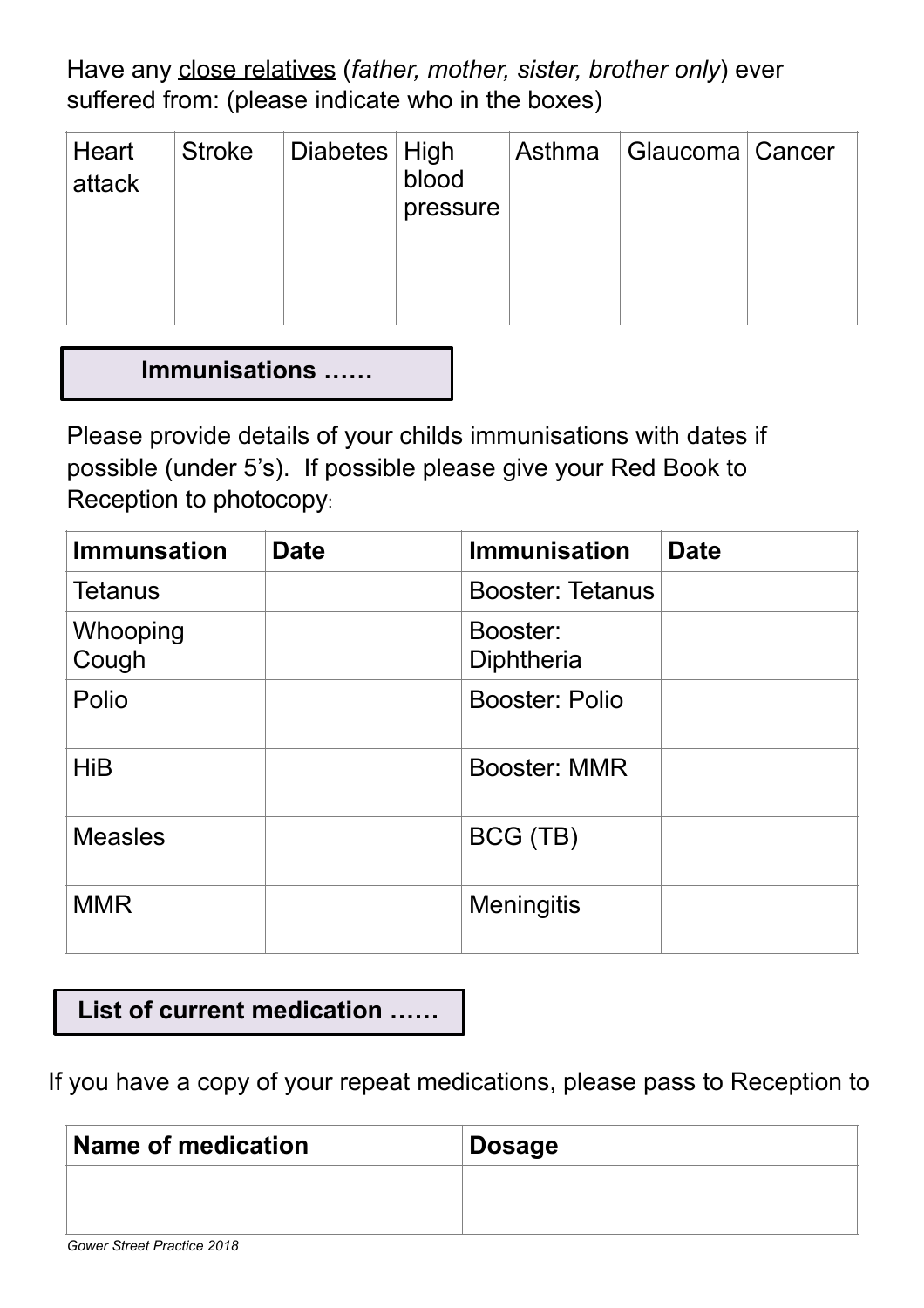**Allergies ……**

Please list any allergies you have to any drugs/medication:

| Name of medication    | What was the problem or<br>upset? |
|-----------------------|-----------------------------------|
|                       |                                   |
|                       |                                   |
| <b>Ethnicity</b><br>. |                                   |

Please indicate your ethnic origin:

| $\Box$ British or mixed British $\Box$ Irish $\Box$ African $\Box$ Caribbean<br>Indian <b>De</b> Pakistani <b>De Bangladeshi</b><br>$\Box$ Other (please state):<br>$\Box$ Decline to state |  | □ Chinese | $\Box$ |
|---------------------------------------------------------------------------------------------------------------------------------------------------------------------------------------------|--|-----------|--------|
| Next of kin                                                                                                                                                                                 |  |           |        |
| Name:                                                                                                                                                                                       |  |           |        |
| Tel. contact number:                                                                                                                                                                        |  |           |        |
| Relationship:                                                                                                                                                                               |  |           |        |

Where you have provided information on how to contact you, can you confirm you are happy for Brookfield Park Surgery to contact you by the following:

By text  $\Box$  Yes  $\Box$  No This will be to send you reminders of appointments via text